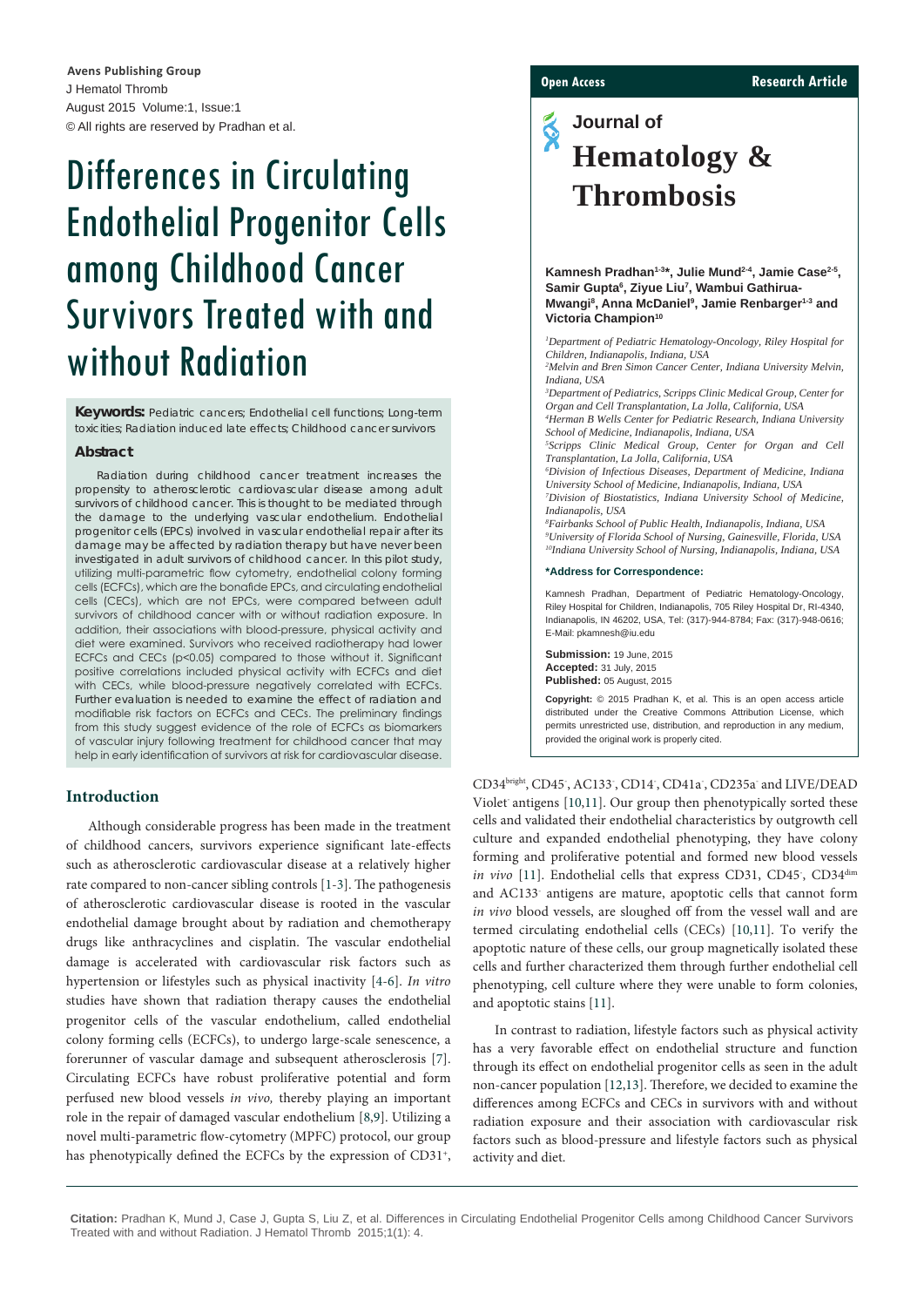**Citation:** Pradhan K, Mund J, Case J, Gupta S, Liu Z, et al. Differences in Circulating Endothelial Progenitor Cells among Childhood Cancer Survivors Treated with and without Radiation. J Hematol Thromb 2015;1(1): 4.

#### ISSN: 2380-6842

#### **Materials and Methods**

A pilot study was planned to recruit 2 cohorts consisting of young adult survivors (current age  $\geq$  18 years but < 30 years) who had received chemotherapy but differed by their exposure to radiotherapy. The survivors were recruited over a 12 month period from a large, university-based, tertiary children's outpatient oncology clinic located in the Midwestern United States. Study protocol was approved by the institutional review board.

Self-reported physical activity and diet were obtained from a questionnaire adapted from the Behavioral Risk Factor Surveillance System (BRFSS) survey questions [[14](#page-3-11)[,15](#page-3-12)]. A higher score implied higher self-reported physical activity and a diet higher in fruits and vegetables.

#### **Mononuclear cell isolation, flow cytometry acquisition and analysis**

A 7-color MPFC assay was conducted based on previously published studies by our group [\[16,](#page-3-13)[17\]](#page-3-14). Briefly, mononuclear cells isolated with ficoll density gradient centrifugation were stained with antibodies against cell surface antigens, CD34, AC133, CD31, CD45, CD14, and CD16 as well as a viability marker (LIVE/DEAD) and glycophorin A, for the exclusion of dead cells and red blood cells respectively. Fluorescence minus one (FMO) controls were used as positive gating controls are shown in [Figure 1](#page-1-0). The frequency of phenotypically defined cell populations were acquired using an LSR II flow cytometer equipped with 405 nm violet, 488 nm blue, and 633 nm red laser. All samples were run uncompensated and analyzed using FlowJo 9.7.4 software (Tree Star Inc.) as previously described. The CECs and ECFCs were expressed as the percentage of the total mononuclear cell population.

#### **Statistical analyses**

Categorical variables were compared between groups using the Fisher's exact test. For comparing continuous variables, Student's t-test was used and for correlations among continuous variables, Pearson's correlations were tested unless normality assumptions were violated, in which case Wilcoxon's rank sum tests were used for

<span id="page-1-0"></span>

Figure 1: Representative gating strategy of ECFC and CEC populations using Flow Cytometry. Following exclusion of dead cells, low side scatter mononuclear cells were plotted to show CD34 and CD45 (Radiation (XRT): A, Non-XRT: D). CD45 CD34+ cells were gated [red] and subsequently gated for CD31 to verify endothelial phenotype (XRT: B; Non-XRT: E). CD45<sup>.</sup>CD34ªim cells were gated [green] and subsequently gated for CD31 to verify endothelial phenotype (XRT: C; Non-XRT: F).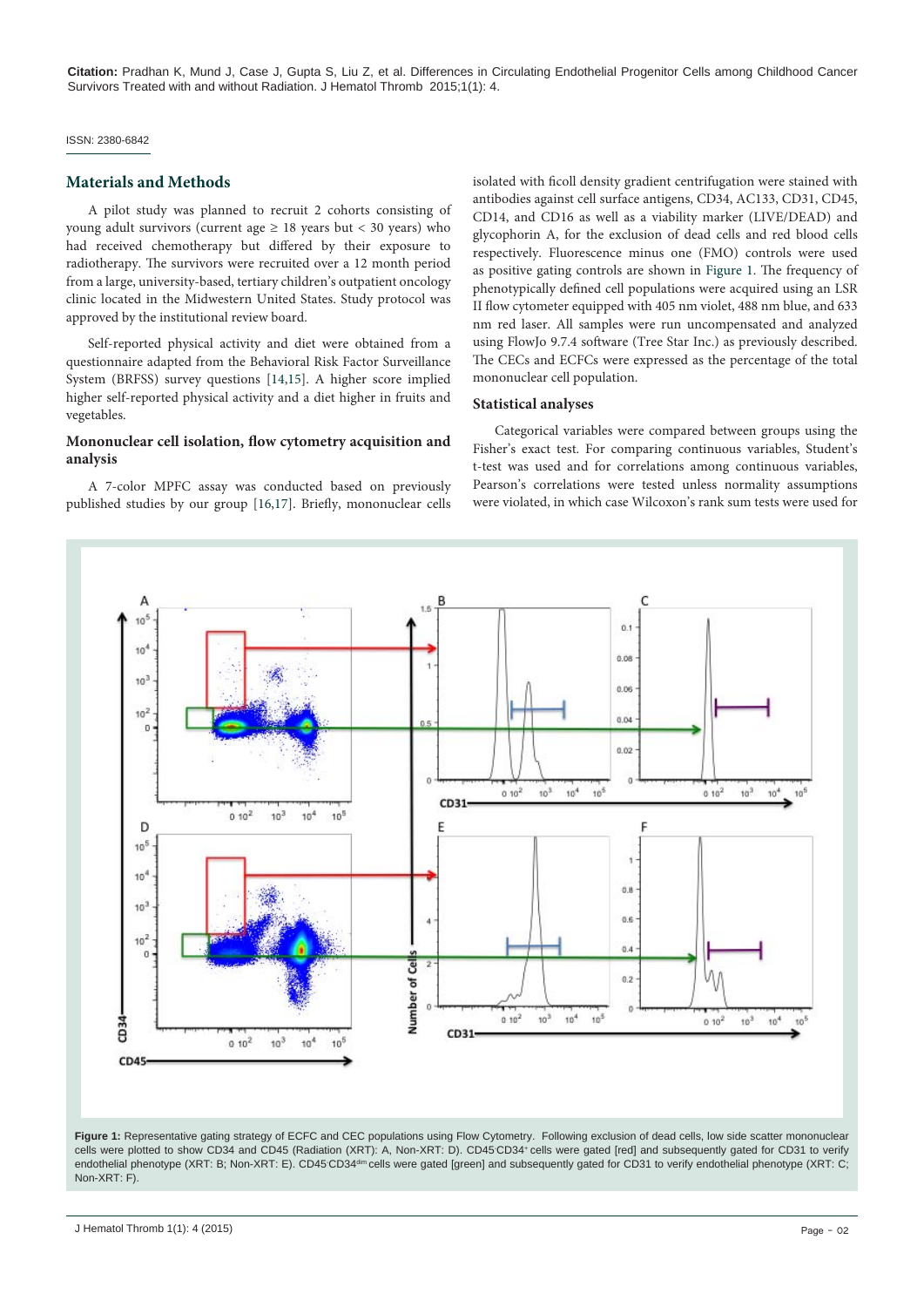**Citation:** Pradhan K, Mund J, Case J, Gupta S, Liu Z, et al. Differences in Circulating Endothelial Progenitor Cells among Childhood Cancer Survivors Treated with and without Radiation. J Hematol Thromb 2015;1(1): 4.

#### ISSN: 2380-6842

comparisons and Spearman's rank based for correlations. All analyses were performed using the SAS version 9.3 (SAS Institute, Cary, North Carolina).

#### **Results**

Twenty-four childhood cancer survivors were recruited over 12 months but were not evenly distributed based on radiation exposure. There were no differences between the 2 groups based on age and gender. Of the 24 survivors, 15 received chemotherapy with radiation. Detailed radiation fields and doses are shown in [Table 1.](#page-2-0) Eight survivors with acute leukemia received the same chemotherapy as those with radiation exposure but without any radiotherapy. Majority of the survivors (n=17) had a history of acute leukemia while the rest had solid tumors (6 with brain tumors and 1 with Ewing's sarcoma). The average years from end of treatment to study visit was 8.5 years (SD=3). Eighteen out of 24 survivors received anthracyclines, of which 9 received anthracyclines with radiation. Six of the 24 survivors received cisplatin with radiation without any anthracyclines. The mean percentages of ECFCs for the radiated cohort was 0.0231 (SD=0.036) and for the non-radiated cohort was 0.0561 (SD=0.048). The mean percentages of CECs for the radiated cohort was 0.000837 (SD=0.0022) and for the non-radiated cohort was 0.00129 (SD=0.0012). Those who received radiation had significantly lower levels of ECFCs and CECs (p=0.03 and 0.02) respectively) compared to those who received chemotherapy without radiation (as shown in [Figure 2\)](#page-2-1). Among all survivors, there was a significant negative correlation between systolic blood pressure and ECFCs (p=0.015, spearman rho=0.48). In addition, among all survivors, there was a significant positive correlation between selfreported physical activity and ECFCs (p=0.0339, spearman rho=0.43) and diet and CECs (p=0.02, spearman rho=0.45).

#### **Discussion**

This is the first study showing an inhibitory effect of radiotherapy on both the mature (CECs) and progenitor endothelial cell (ECFC) populations among survivors late into the survivorship period (as shown in [Table 2\)](#page-2-2). This significant decline of both endothelial cell populations in the radiated cohort confirms the pre-clinical studies showing sensitivity of the ECFCs to radiation greater than 10 GY leading to large-scale radiation induced senescence a cellular phenotype linked to the premature development of atherosclerosis and vasculopathies [[17,](#page-3-14)[18](#page-3-15)]. However, the pre-clinical studies were carried out immediately after radiation therapy in contrast to our survivor population where a significant decline among endothelial cells was seen many years following it (median: 9.6±3 yrs). This long-term effect may indicate lesser capacity for the ECFCs to repair,

<span id="page-2-0"></span>**Table 1:** Treatment groups of all survivors.

| <b>Acute Leukemia</b><br>$(n=17)$ | <b>Solid Tumors</b><br>$(n=7)$ | <b>Total</b> |
|-----------------------------------|--------------------------------|--------------|
| 8                                 |                                | 15           |
| 9                                 | --                             | 9            |
| --                                | --                             |              |
| 9                                 |                                | 9            |
|                                   | 6                              | 6            |
|                                   |                                | 9            |
| ર                                 | --                             | 3            |
|                                   |                                |              |

XRT: Radiation Therapy; SCT: Stem Cell Transplantation

<span id="page-2-1"></span>

**Figure 2:** Box-plots showing levels of circulating endothelial cells (CECs) and endothelial colony forming cells (ECFCs) among childhood cancer survivors treated with and without Radiation (XRT).

<span id="page-2-2"></span>**Table 2:** Clinical data of the survivors who received Radiotherapy.

| Primary diagnosis                       | <b>Field of XRT</b>            | <b>XRT</b> dose<br>(Gy) | <b>Time-Interval</b><br>between XRT and<br><b>Study Visit (years)</b> |
|-----------------------------------------|--------------------------------|-------------------------|-----------------------------------------------------------------------|
| <b>B-ALL with</b><br>testicular relapse | <b>Bilateral Testicles</b>     | 21                      | 8                                                                     |
| B-ALL with CNS+                         | Cranial                        | 18                      | 16                                                                    |
| <b>B-ALL relapse</b>                    | CSI + Cranial boost            | $18 + 6$                | 10                                                                    |
| APML with CNS+                          | CSI                            | 21.6                    | 5                                                                     |
| <b>B-ALL with relapse</b>               | CSI + Cranial boost<br>+ TBI   | $18 + 6 + 13.5$         | 10                                                                    |
| Ph+ ALL                                 | TBI + Cranial boost            | $12 + 6$                | 7                                                                     |
| B-ALL with CNS+                         | Cranial                        | 18                      | 10                                                                    |
| B-ALL with CNS+                         | CSI                            | $18 + 6$                | 13                                                                    |
| Medulloblastoma                         | $CSI + PF$ boost               | $23.4 + 55.4$           | 8                                                                     |
| Medulloblastoma                         | $CSI + PF$ boost               | $23.4 + 55.4$           | 9                                                                     |
| CNS/PNET                                | CSI + tumor bed<br>boost       | $36 + 50.4$             | 6                                                                     |
| Medulloblastoma                         | $CSI + PF$ boost               | $36 + 50.5$             | 7                                                                     |
| Pineoblastoma                           | CSI + tumor bed<br>boost       | $36 + 50.4$             | $\overline{7}$                                                        |
| Medulloblastoma                         | $CSI + PF$ boost               | $23.4 + 55.4$           | 13                                                                    |
| Ewing's Sarcoma                         | Focal (Left Parietal<br>Skull) | 45-54                   | 16                                                                    |

XRT: Radiation Therapy; B-ALL: Precursor-B Acute Lymphoblastic Leukemia; CNS+: Central Nervous System is positive for leukemic infiltration; APML: Acute Promyelocytic Leukemia; Ph+ ALL: Philadelphia chromosome ALL; CNS/PNET: Peripheral Neuro-ectodermal Tumor of the Brain; CSI: Cranio-Spinal; boost: Additional XRT; PF: Posterior fossa of the Brain; TBI: Total Body Irradiation; Focal: tumor and surrounding margin only; Gy: Gray (unit of radiation dose)

remodel, and form new perfused blood vessels. The persistent vessel wall damage and a lower capacity to form collateral vessels accelerate atherosclerosis. This may also explain the significant decline in CECs, which are mature, apoptotic cells that are typically sloughed off from the vessels during vessel remodeling.

The significant negative association of systolic blood pressure with ECFCs greatly underscores the importance of altering modifiable risk factors such as hypertension that can adversely affect vascular health and predispose to atherosclerotic cardiovascular disease [[19](#page-3-16)]. The